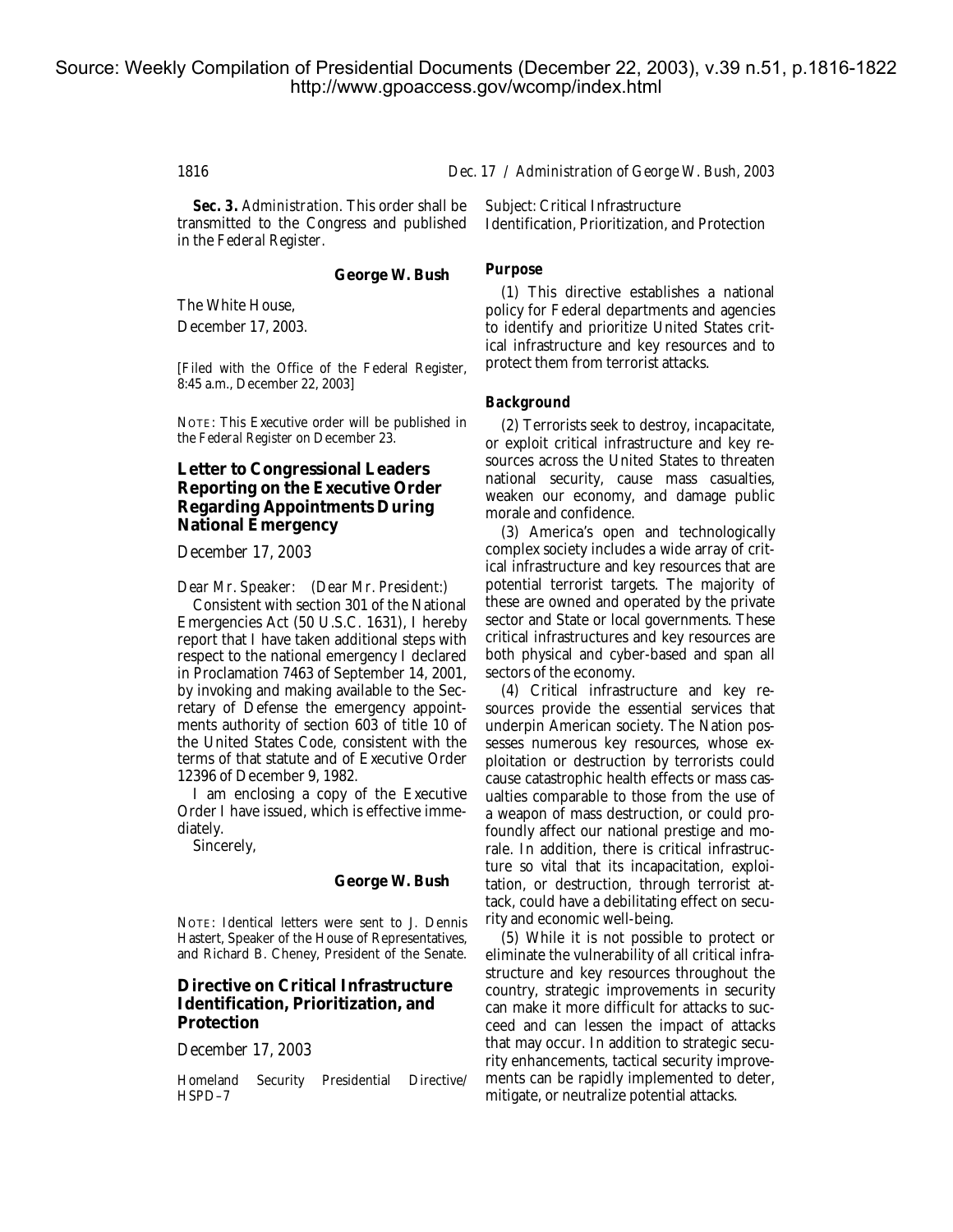*Administration of George W. Bush, 2003 / Dec. 17* 1817

### *Definitions*

- (6) In this directive:
- (a) The term ''critical infrastructure'' has the meaning given to that term in section 1016(e) of the USA PATRIOT Act of 2001 (42 U.S.C. 5195c(e)).
- (b) The term ''key resources'' has the meaning given that term in section 2(9) of the Homeland Security Act of 2002 (6 U.S.C. 101(9)).
- (c) The term ''the Department'' means the Department of Homeland Security.
- (d) The term ''Federal departments and agencies'' means those executive departments enumerated in 5 U.S.C. 101, and the Department of Homeland Security; independent establishments as defined by 5 U.S.C. 104(1); Government corporations as defined by 5 U.S.C. 103(1); and the United States Postal Service.
- (e) The terms ''State,'' and ''local government,'' when used in a geographical sense, have the same meanings given to those terms in section 2 of the Homeland Security Act of 2002 (6 U.S.C. 101).
- (f) The term ''the Secretary'' means the Secretary of Homeland Security.
- (g) The term ''Sector-Specific Agency'' means a Federal department or agency responsible for infrastructure protection activities in a designated critical infrastructure sector or key resources category. Sector-Specific Agencies will conduct their activities under this directive in accordance with guidance provided by the Secretary.
- (h) The terms ''protect'' and ''secure'' mean reducing the vulnerability of critical infrastructure or key resources in order to deter, mitigate, or neutralize terrorist attacks.

# *Policy*

(7) It is the policy of the United States to enhance the protection of our Nation's critical infrastructure and key resources against terrorist acts that could:

- (a) cause catastrophic health effects or mass casualties comparable to those from the use of a weapon of mass destruction;<br>(b) impair
- Federal departments and agencies' abilities to perform essential missions, or to ensure the public's health and safety;
- (c) undermine State and local government capacities to maintain order and to deliver minimum essential public services;
- (d) damage the private sector's capability to ensure the orderly functioning of the economy and delivery of essential services;
- (e) have a negative effect on the economy through the cascading disruption of other critical infrastructure and key resources; or
- (f) undermine the public's morale and confidence in our national economic and political institutions.

(8) Federal departments and agencies will identify, prioritize, and coordinate the protection of critical infrastructure and key resources in order to prevent, deter, and mitigate the effects of deliberate efforts to destroy, incapacitate, or exploit them. Federal departments and agencies will work with State and local governments and the private sector to accomplish this objective.

(9) Federal departments and agencies will ensure that homeland security programs do not diminish the overall economic security of the United States.

(10) Federal departments and agencies will appropriately protect information associated with carrying out this directive, including handling voluntarily provided information and information that would facilitate terrorist targeting of critical infrastructure and key resources consistent with the Homeland Security Act of 2002 and other applicable legal authorities.

(11) Federal departments and agencies shall implement this directive in a manner consistent with applicable provisions of law, including those protecting the rights of United States persons.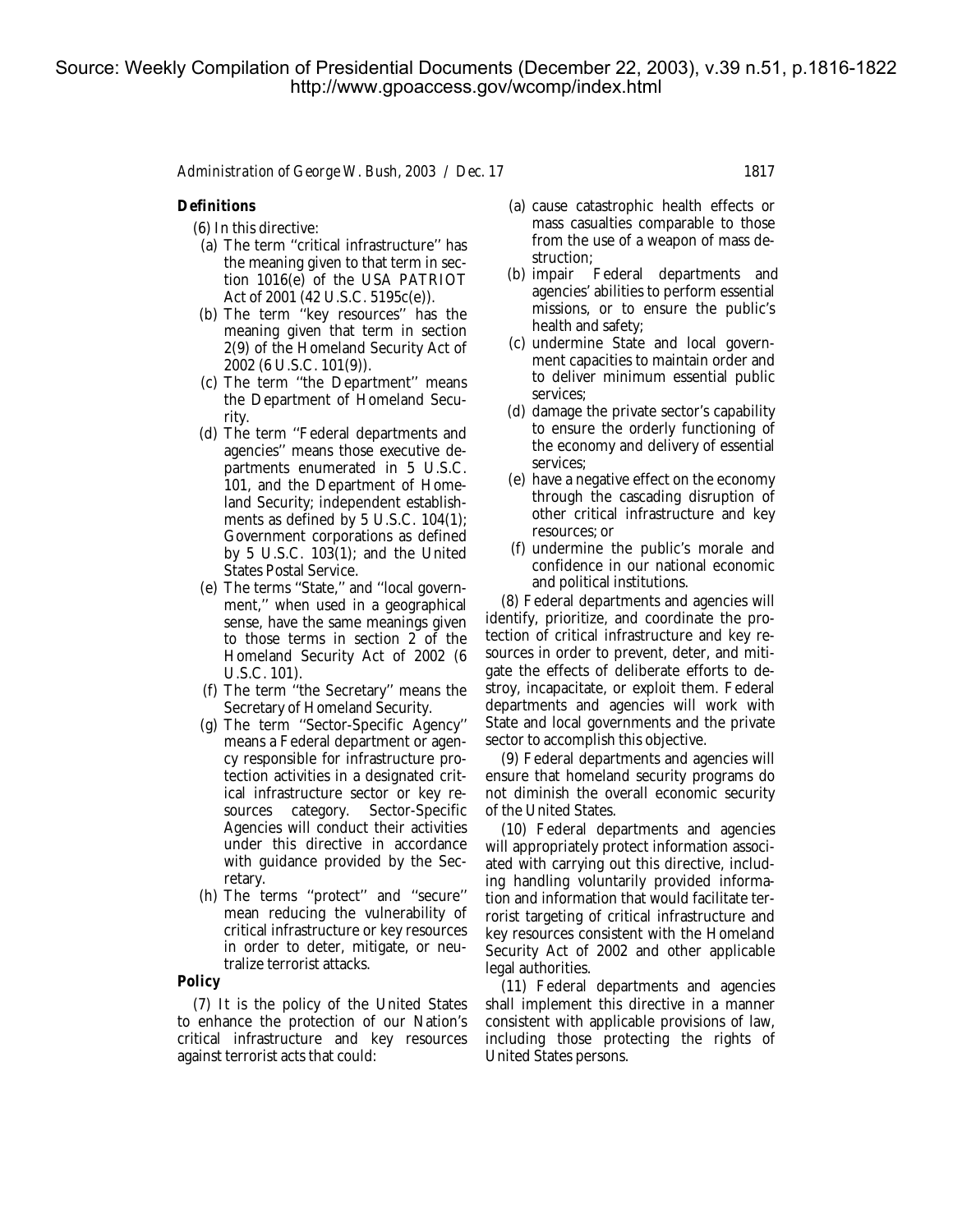# 1818 *Dec. 17 / Administration of George W. Bush, 2003*

#### *Roles and Responsibilities of the Secretary*

(12) In carrying out the functions assigned in the Homeland Security Act of 2002, the Secretary shall be responsible for coordinating the overall national effort to enhance the protection of the critical infrastructure and key resources of the United States. The Secretary shall serve as the principal Federal official to lead, integrate, and coordinate implementation of efforts among Federal departments and agencies, State and local governments, and the private sector to protect critical infrastructure and key resources.

(13) Consistent with this directive, the Secretary will identify, prioritize, and coordinate the protection of critical infrastructure and key resources with an emphasis on critical infrastructure and key resources that could be exploited to cause catastrophic health effects or mass casualties comparable to those from the use of a weapon of mass destruction.

(14) The Secretary will establish uniform policies, approaches, guidelines, and methodologies for integrating Federal infrastructure protection and risk management activities within and across sectors along with metrics and criteria for related programs and activities.

(15) The Secretary shall coordinate protection activities for each of the following critical infrastructure sectors: information technology; telecommunications; chemical; transportation systems, including mass transit, aviation, maritime, ground/surface, and rail and pipeline systems; emergency services; and postal and shipping. The Department shall coordinate with appropriate departments and agencies to ensure the protection of other key resources including dams, government facilities, and commercial facilities. In addition, in its role as overall cross-sector coordinator, the Department shall also evaluate the need for and coordinate the coverage of additional critical infrastructure and key resources categories over time, as appropriate.

(16) The Secretary will continue to maintain an organization to serve as a focal point for the security of cyberspace. The organization will facilitate interactions and collaborations between and among Federal depart-

ments and agencies, State and local governments, the private sector, academia and international organizations. To the extent permitted by law, Federal departments and agencies with cyber expertise, including but not limited to the Departments of Justice, Commerce, the Treasury, Defense, Energy, and State, and the Central Intelligence Agency, will collaborate with and support the organization in accomplishing its mission. The organization's mission includes analysis, warning, information sharing, vulnerability reduction, mitigation, and aiding national recovery efforts for critical infrastructure information systems. The organization will support the Department of Justice and other law enforcement agencies in their continuing missions to investigate and prosecute threats to and attacks against cyberspace, to the extent permitted by law.

(17) The Secretary will work closely with other Federal departments and agencies, State and local governments, and the private sector in accomplishing the objectives of this directive.

## *Roles and Responsibilities of Sector-Specific Federal Agencies*

(18) Recognizing that each infrastructure sector possesses its own unique characteristics and operating models, there are designated Sector-Specific Agencies, including:

- (a) Department of Agriculture—agriculture, food (meat, poultry, egg products);
- (b) Health and Human Services—public health, healthcare, and food (other than meat, poultry, egg products);
- (c) Environmental Protection Agency drinking water and water treatment systems;
- (d) Department of Energy—energy, including the production refining, storage, and distribution of oil and gas, and electric power except for commercial nuclear power facilities;
- (e) Department of the Treasury—banking and finance;
- (f) Department of the Interior—national monuments and icons; and
- (g) Department of Defense—defense industrial base.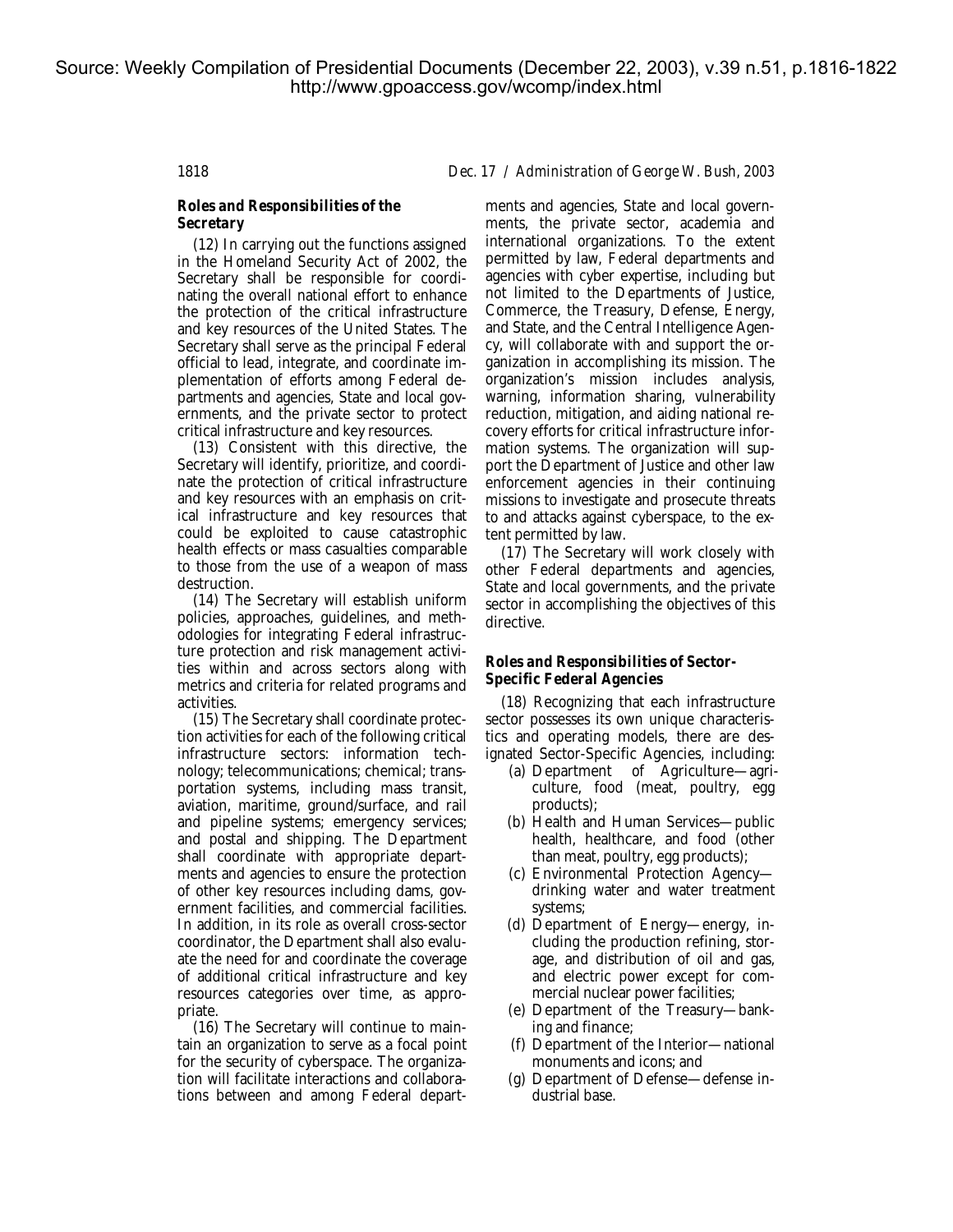#### *Administration of George W. Bush, 2003 / Dec. 17* 1819

(19) In accordance with guidance provided by the Secretary, Sector-Specific Agencies shall:

- (a) collaborate with all relevant Federal departments and agencies, State and local governments, and the private sector, including with key persons and entities in their infrastructure sector;
- (b) conduct or facilitate vulnerability assessments of the sector; and
- (c) encourage risk management strategies to protect against and mitigate the effects of attacks against critical infrastructure and key resources.

(20) Nothing in this directive alters, or impedes the ability to carry out, the authorities of the Federal departments and agencies to perform their responsibilities under law and consistent with applicable legal authorities and presidential guidance.

(21) Federal departments and agencies shall cooperate with the Department in implementing this directive, consistent with the Homeland Security Act of 2002 and other applicable legal authorities.

### *Roles and Responsibilities of Other Departments, Agencies, and Offices*

(22) In addition to the responsibilities given the Department and Sector-Specific Agencies, there are special functions of various Federal departments and agencies and components of the Executive Office of the President related to critical infrastructure and key resources protection.

- (a) The Department of State, in conjunction with the Department, and the Departments of Justice, Commerce, Defense, the Treasury and other appropriate agencies, will work with foreign countries and international organizations to strengthen the protection of United States critical infrastructure and key resources.
- (b) The Department of Justice, including the Federal Bureau of Investigation, will reduce domestic terrorist threats, and investigate and prosecute actual or attempted terrorist attacks on, sabotage of, or disruptions of critical infrastructure and key resources. The Attorney General and the Secretary shall use applicable statutory author-

ity and attendant mechanisms for cooperation and coordination, including but not limited to those established by presidential directive.

- (c) The Department of Commerce, in coordination with the Department, will work with private sector, research, academic, and government organizations to improve technology for cyber systems and promote other critical infrastructure efforts, including using its authority under the Defense Production Act to assure the timely availability of industrial products, materials, and services to meet homeland security requirements.
- (d) A Critical Infrastructure Protection Policy Coordinating Committee will advise the Homeland Security Council on interagency policy related to physical and cyber infrastructure protection. This PCC will be chaired by a Federal officer or employee designated by the Assistant to the President for Homeland Security.
- (e) The Office of Science and Technology Policy, in coordination with the Department, will coordinate interagency research and development to enhance the protection of critical infrastructure and key resources.
- (f) The Office of Management and Budget (OMB) shall oversee the implementation of government-wide policies, principles, standards, and guidelines for Federal government computer security programs. The Director of OMB will ensure the operation of a central Federal information security incident center consistent with the requirements of the Federal Information Security Management Act of 2002.
- (g) Consistent with the E-Government Act of 2002, the Chief Information Officers Council shall be the principal interagency forum for improving agency practices related to the design, acquisition, development, modernization, use, operation, sharing, and performance of information resources of Federal departments and agencies.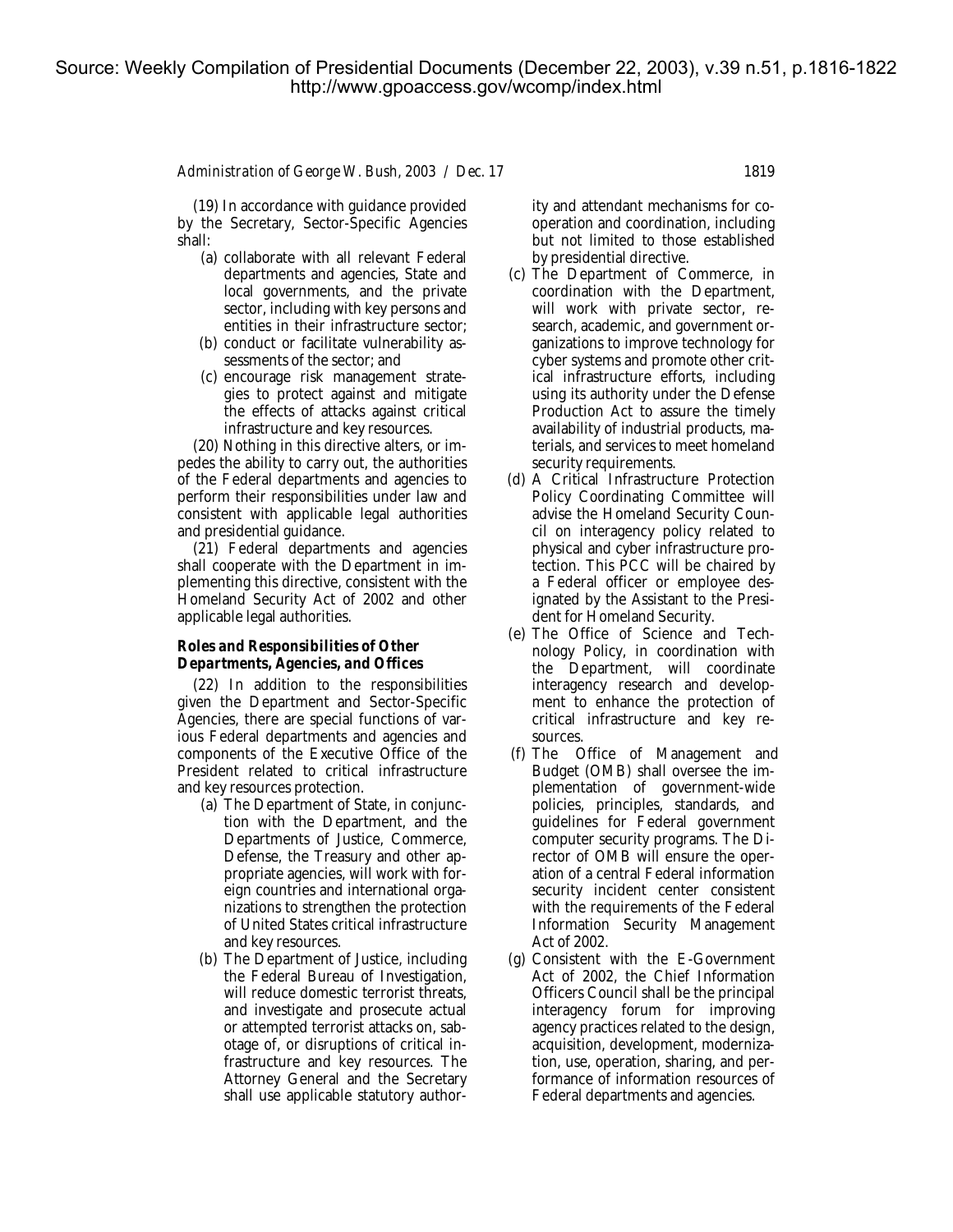- (h) The Department of Transportation and the Department will collaborate on all matters relating to transportation security and transportation infrastructure protection. The Department of Transportation is responsible for operating the national air space system. The Department of Transportation and the Department will collaborate in regulating the transportation of hazardous materials by all modes (including pipelines).
- (i) All Federal departments and agencies shall work with the sectors relevant to their responsibilities to reduce the consequences of catastrophic failures not caused by terrorism.

(23) The heads of all Federal departments and agencies will coordinate and cooperate with the Secretary as appropriate and consistent with their own responsibilities for protecting critical infrastructure and key resources.

(24) All Federal department and agency heads are responsible for the identification, prioritization, assessment, remediation, and protection of their respective internal critical infrastructure and key resources. Consistent with the Federal Information Security Management Act of 2002, agencies will identify and provide information security protections commensurate with the risk and magnitude of the harm resulting from the unauthorized access, use, disclosure, disruption, modification, or destruction of information.

# *Coordination with the Private Sector*

(25) In accordance with applicable laws or regulations, the Department and the Sector-Specific Agencies will collaborate with appropriate private sector entities and continue to encourage the development of information sharing and analysis mechanisms. Additionally, the Department and Sector-Specific Agencies shall collaborate with the private sector and continue to support sector-coordinating mechanisms:

- (a) to identify, prioritize, and coordinate the protection of critical infrastructure and key resources; and
- (b) to facilitate sharing of information about physical and cyber threats, vulnerabilities, incidents, potential

1820 *Dec. 17 / Administration of George W. Bush, 2003* 

protective measures, and best practices.

# *National Special Security Events*

(26) The Secretary, after consultation with the Homeland Security Council, shall be responsible for designating events as ''National Special Security Events'' (NSSEs). This directive supersedes language in previous presidential directives regarding the designation of NSSEs that is inconsistent herewith.

# *Implementation*

(27) Consistent with the Homeland Security Act of 2002, the Secretary shall produce a comprehensive, integrated National Plan for Critical Infrastructure and Key Resources Protection to outline national goals, objectives, milestones, and key initiatives within 1 year from the issuance of this directive. The Plan shall include, in addition to other Homeland Security-related elements as the Secretary deems appropriate, the following elements:

- (a) a strategy to identify, prioritize, and coordinate the protection of critical infrastructure and key resources, including how the Department intends to work with Federal departments and agencies, State and local governments, the private sector, and foreign countries and international organizations;
- (b) a summary of activities to be undertaken in order to: define and prioritize, reduce the vulnerability of, and coordinate the protection of critical infrastructure and key resources;
- (c) a summary of initiatives for sharing critical infrastructure and key resources information and for providing critical infrastructure and key resources threat warning data to State and local governments and the private sector; and
- (d) coordination and integration, as appropriate, with other Federal emergency management and preparedness activities including the National Response Plan and applicable national preparedness goals.

(28) The Secretary, consistent with the Homeland Security Act of 2002 and other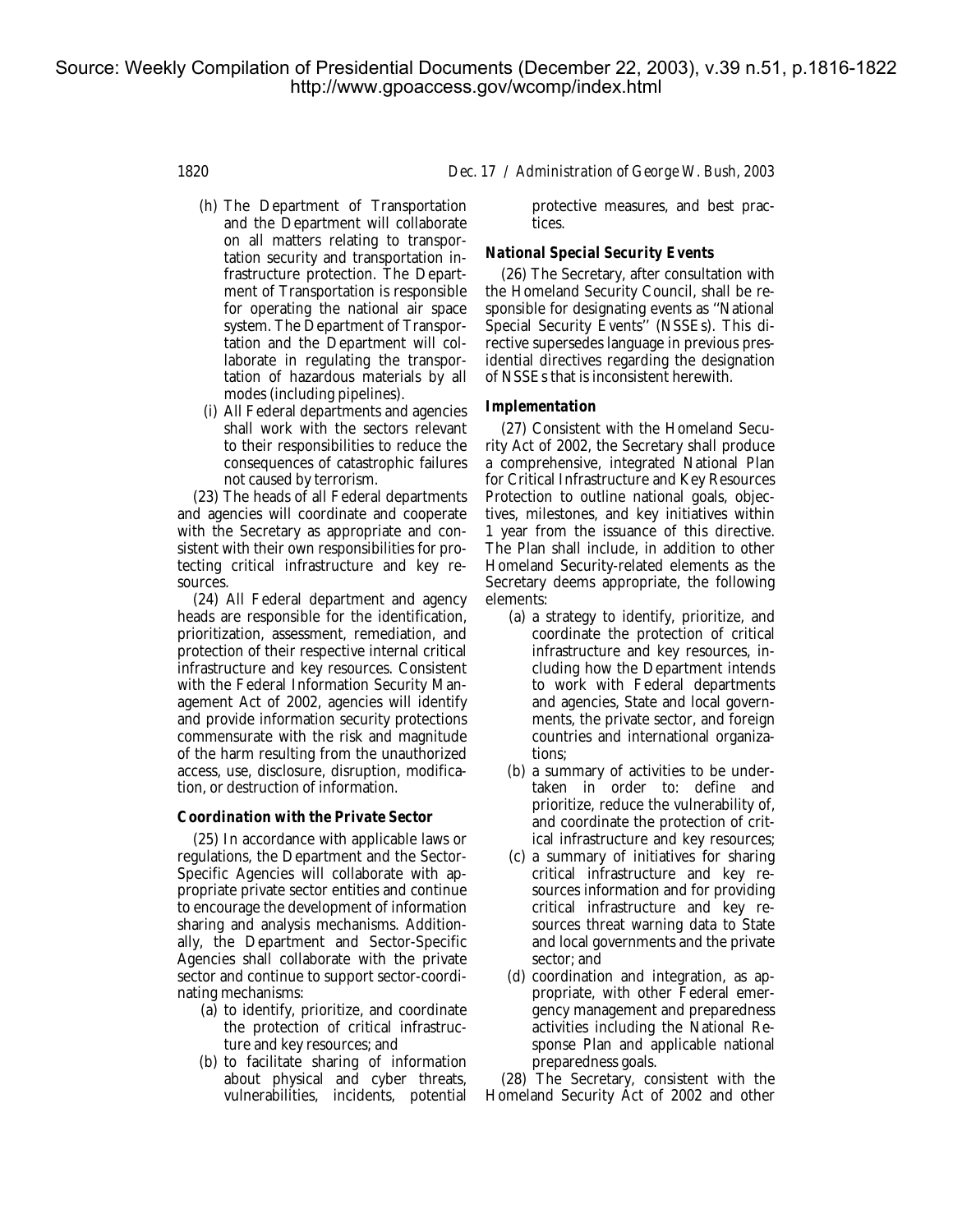#### *Administration of George W. Bush, 2003 / Dec. 17* 1821

applicable legal authorities and presidential guidance, shall establish appropriate systems, mechanisms, and procedures to share homeland security information relevant to threats and vulnerabilities in national critical infrastructure and key resources with other Federal departments and agencies, State and local governments, and the private sector in a timely manner.

(29) The Secretary will continue to work with the Nuclear Regulatory Commission and, as appropriate, the Department of Energy in order to ensure the necessary protection of:

- (a) commercial nuclear reactors for generating electric power and non-power nuclear reactors used for research, testing, and training;
- (b) nuclear materials in medical, industrial, and academic settings and facilities that fabricate nuclear fuel; and
- (c) the transportation, storage, and disposal of nuclear materials and waste.

(30) In coordination with the Director of the Office of Science and Technology Policy, the Secretary shall prepare on an annual basis a Federal Research and Development Plan in support of this directive.

(31) The Secretary will collaborate with other appropriate Federal departments and agencies to develop a program, consistent with applicable law, to geospatially map, image, analyze, and sort critical infrastructure and key resources by utilizing commercial satellite and airborne systems, and existing capabilities within other agencies. National technical means should be considered as an option of last resort. The Secretary, with advice from the Director of Central Intelligence, the Secretaries of Defense and the Interior, and the heads of other appropriate Federal departments and agencies, shall develop mechanisms for accomplishing this initiative. The Attorney General shall provide legal advice as necessary.

(32) The Secretary will utilize existing, and develop new, capabilities as needed to model comprehensively the potential implications of terrorist exploitation of vulnerabilities in critical infrastructure and key resources, placing specific focus on densely populated areas. Agencies with relevant modeling capabilities shall cooperate with the Secretary to develop appropriate mechanisms for accomplishing this initiative.

(33) The Secretary will develop a national indications and warnings architecture for infrastructure protection and capabilities that will facilitate:

- (a) an understanding of baseline infrastructure operations;
- (b) the identification of indicators and precursors to an attack; and
- (c) a surge capacity for detecting and analyzing patterns of potential attacks.

In developing a national indications and warnings architecture, the Department will work with Federal, State, local, and non-governmental entities to develop an integrated view of physical and cyber infrastructure and key resources.

(34) By July 2004, the heads of all Federal departments and agencies shall develop and submit to the Director of the OMB for approval plans for protecting the physical and cyber critical infrastructure and key resources that they own or operate. These<br>plans shall address identification, identification, prioritization, protection, and contingency planning, including the recovery and reconstitution of essential capabilities.

(35) On an annual basis, the Sector-Specific Agencies shall report to the Secretary on their efforts to identify, prioritize, and coordinate the protection of critical infrastructure and key resources in their respective sectors. The report shall be submitted within 1 year from the issuance of this directive and on an annual basis thereafter.

(36) The Assistant to the President for Homeland Security and the Assistant to the President for National Security Affairs will lead a national security and emergency preparedness communications policy review, with the heads of the appropriate Federal departments and agencies, related to convergence and next generation architecture. Within 6 months after the issuance of this directive, the Assistant to the President for Homeland Security and the Assistant to the President for National Security Affairs shall submit for my consideration any recommended changes to such policy.

(37) This directive supersedes Presidential Decision Directive/NSC–63 of May 22, 1998 (''Critical Infrastructure Protection''), and